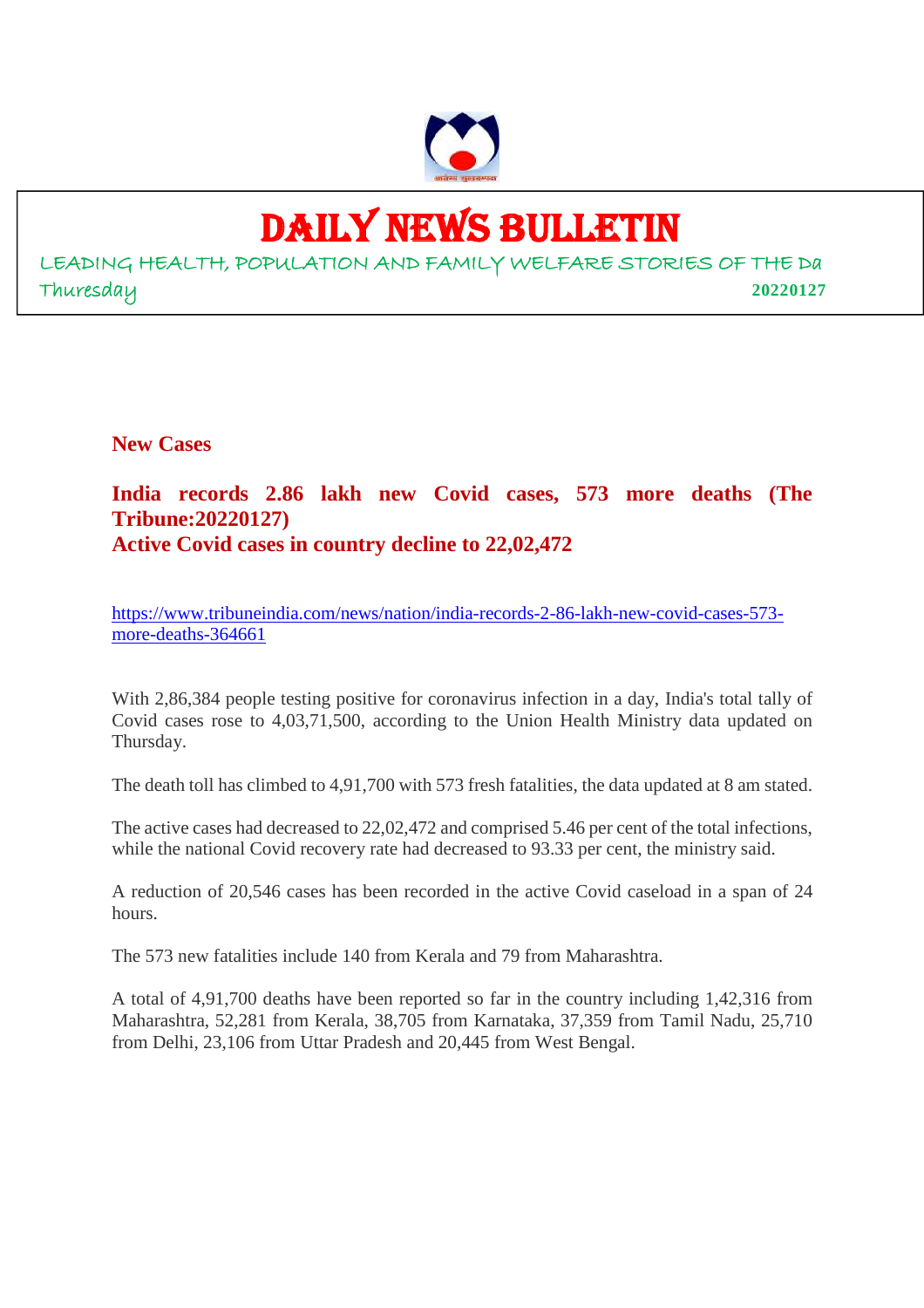#### **Omicron survives**

**Omicron survives much longer on plastic, skin than earlier coronavirus variants: Study The alpha, beta, delta and omicron variants exhibit more than two-fold**

**longer survival on plastic and skin surfaces, than the Wuhan strain (The Tribune:20220127)**

https://www.tribuneindia.com/news/world/omicron-survives-much-longer-on-plastic-skinthan-earlier-coronavirus-variants-study-364612

Omicron survives much longer on plastic, skin than earlier coronavirus variants: Study Photo for representation only. Reuters

The omicron variant of coronavirus can remain alive on skin for over 21 hours, and more than eights days on plastic surfaces, which may be contributing to its faster spread compared to other strains, according to a study.

The researchers from Kyoto Prefectural University of Medicine in Japan analysed the differences in viral environmental stability between the SARS-CoV-2 Wuhan strain and all variants of concern (VOCs).

The yet-to-be peer-reviewed study, posted recently on the preprint repository BioRxiv, found that the alpha, beta, delta and omicron variants exhibited more than two-fold longer survival on plastic and skin surfaces, than the Wuhan strain.

"The high environmental stability of these VOCs could increase the risk of contact transmission and contribute to their spread," the authors of study said.

"The study showed that omicron has the highest environmental stability among VOCs, which might be one of the factors that have allowed the variant to replace the delta variant and spread rapidly," they said.

The study shows on plastic surfaces, average survival times of the original strain and the alpha, beta, gamma and delta variants were 56 hours, 191.3 hours, 156.6 hours, 59.3 hours, and 114 hours, respectively.

That compared to 193.5 hours for the omicron variant, according to the researchers.

On skin samples, average virus survival times were 8.6 hours for the original version, 19.6 hours for alpha, 19.1 hours for beta, 11 hours for gamma, 16.8 hours for delta and 21.1 hours for omicron, they said.

There was no significant difference in survival times between alpha and beta variants, and they had similar environmental stability, which is consistent with the results of previous studies, according to the researchers.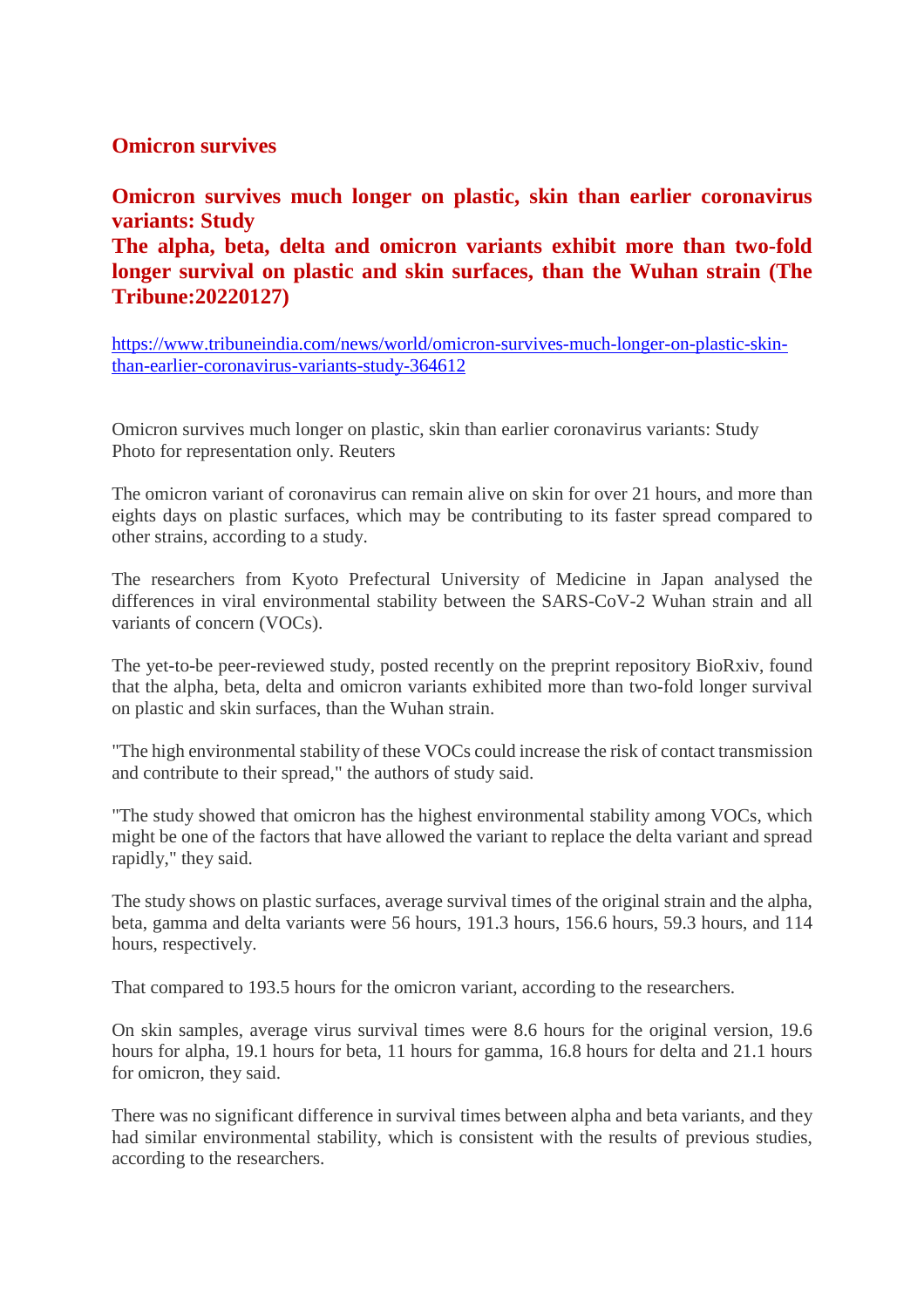Although alpha, beta, delta and omicron variants showed a slight increase in ethanol resistance in response to increased environmental stability, all VOCs on the skin surface were completely inactivated by 15-second exposure to 35 per cent ethanol.

"Therefore, it is highly recommended that current infection control (hand hygiene) practices use disinfectants...as proposed by the World Health Organisation," the researchers added.

The omicron variant is currently a major concern owing to the rapidly increasing number of infected patients worldwide.

#### **Vaccination**

#### **Chandigarh adult population fully vaccinated Vaccine reduced severity in third wave of Covid-19: Director, Health Services (The Tribune:20220127)**

https://www.tribuneindia.com/news/chandigarh/chandigarh-adult-population-fully-jabbed-364485

Chandigarh adult population fully vaccinated A woman gets the Covid vaccine at GMSH, Sector 16, Chandigarh on Tuesday. Pradeep

The UT today vaccinated the entire targeted adult population with both doses of the Covid-19 vaccine. The achievement comes in the wake of the highly infectious third wave and experts cited the higher vaccination coverage for lesser hospitalisation and deaths in the city.

The city was given the target of vaccinating 8,43,000 persons aged 18 and above. The UT has inoculated 10,70,344 persons with the first dose, which is 127 per cent coverage, and 8,43,000 with the second dose, which is 100 per cent coverage.

Though the city reported 20,904 cases in just 25 days of the third wave, hospitalisation was not more than two to three per cent. Around 24 Covid patients lost their lives during this period.

On the contrary, the UT saw 27,826 cases during the second wave between March 15 and May 10, a period of around two months. The period was marked with 217 fatalities due to Covid-19.

During the second wave, only 7 per cent of the target population was fully immunised, while only 20 per cent of the population had taken the first dose of the vaccine.

Suman Singh, Director, Health Services (DHS), UT, said, "We are experiencing the third wave of Covid. As compared to the first and second waves, there was a sudden surge in the number of cases because of the highly transmissible Omicron variant. In spite of the high positivity rate, we observed that the hospitalisation rate remained at 2-3 per cent. One of the factors for a large number of patients showing mild symptoms could be the high vaccination rate in the city. Among the hospital admissions, it was noticed that some of the patients with severe disease were not vaccinated."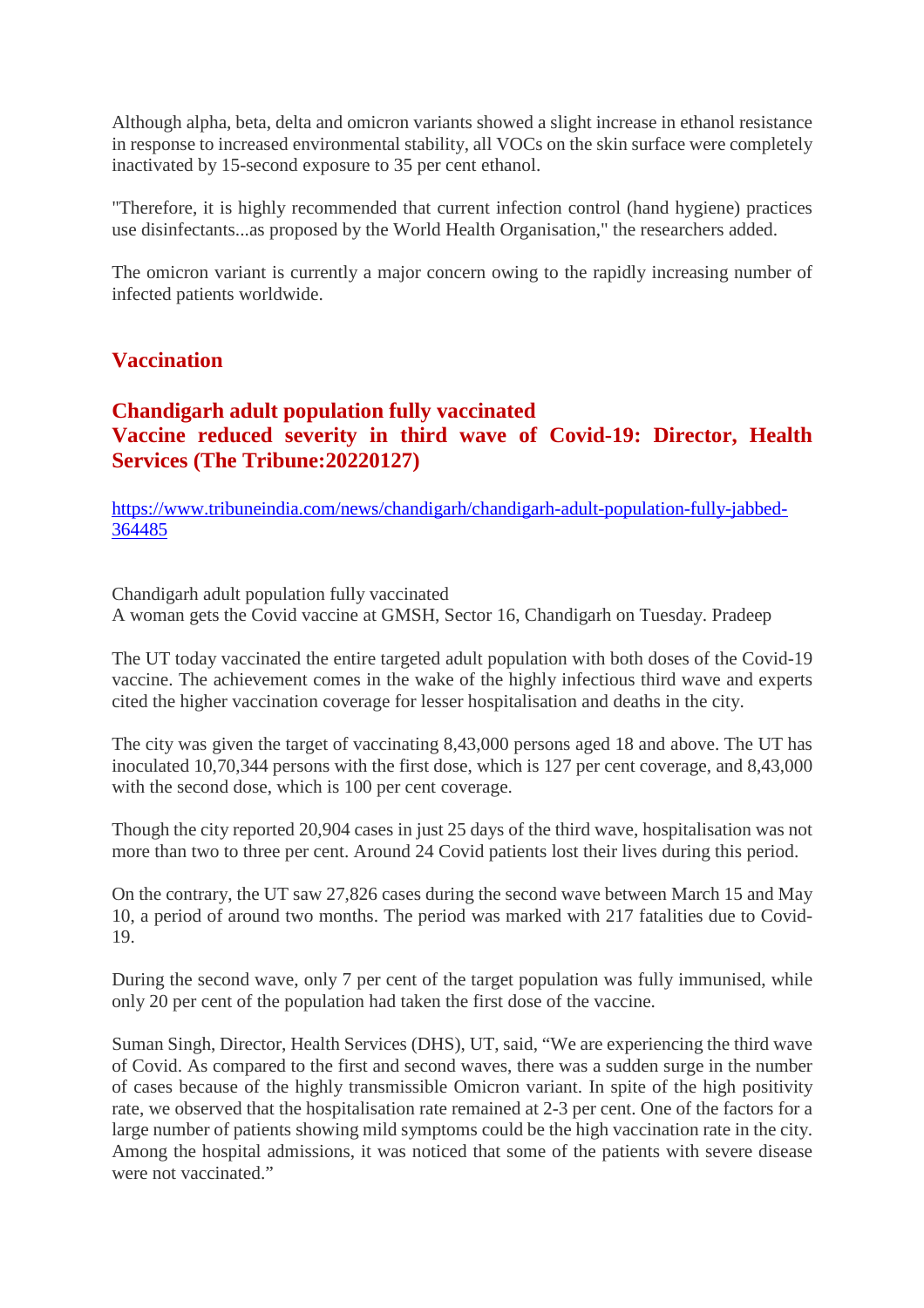UT Adviser Dharam Pal said, "Even after achieving this milestone of 100 per cent second dose, we will continue the sincere efforts to cover more and more people, even from the adjoining areas. The UT Administration is fully prepared to deal with the ongoing case surge and each aspect is being monitored. There is no issue with regard to availability of beds in hospitals, medical oxygen and critical medicines, etc. The rates of different tests and treatment have also been rationalised in the UT."

Test price cut

The price for rapid antigen test of Covid has been reduced from Rs350 to Rs100 in the UT.

#### UT logs 540 cases

Chandigarh: The city on Tuesday reported 540 new cases of Covid-19, logging a positivity rate of 11.81 per cent. The positivity rate was 14.49 per cent on Monday. The cumulative number of cases has reached 86,800, while the active caseload dropped to 7,033 from 7,768 a day before. A total of 1,275 patients were reportedly cured of the disease in the past 24 hours. With no new death, the toll remained at 1,103. TNS

3 more succumb in Mohali, 916 cases

Mohali: Three more persons succumbed to Covid-19 during the past 24 hours in the district. A 61-year-old woman from Tangori village, an 80-year-old man from Zirakpur and a 58-year-old man Sotal village in Mohali district died of the virus. All of them were suffering from comorbidities. Of the three, only two were vaccinated. A total of 916 fresh cases surfaced on Tuesday, while 1,183 patients were cured. Of the 8,240 active cases, only 26 are hospitalised. Among new cases, 20 were from Lalru, 10 from Banur, 71 from Dera Bassi, 52 from Gharuan, 25 from Kurali, 225 from Dhakoli, 195 from Kharar and 285 from the Mohali urban area. — TNS

2 die, 479 infected in Panchkula

Panchkula: Two women succumbed to Covid-19 during the past 24 hours in the district. The deceased have been identified as a 56-year-old from Berwala village and an 87-year-old from Sector 11. Both of them were comorbid. Meanwhile, 479 fresh cases, including 279 males and 200 females, surfaced during the past 24 hours, pushing the overall tally to 41,106 in the district. Health officials said 10 more healthcare workers were diagnosed with Covid, taking the total number of health workers affected with the virus to 140 in the third wave. There are now 2,135 active cases with 19 of them admitted to hospital. — TNS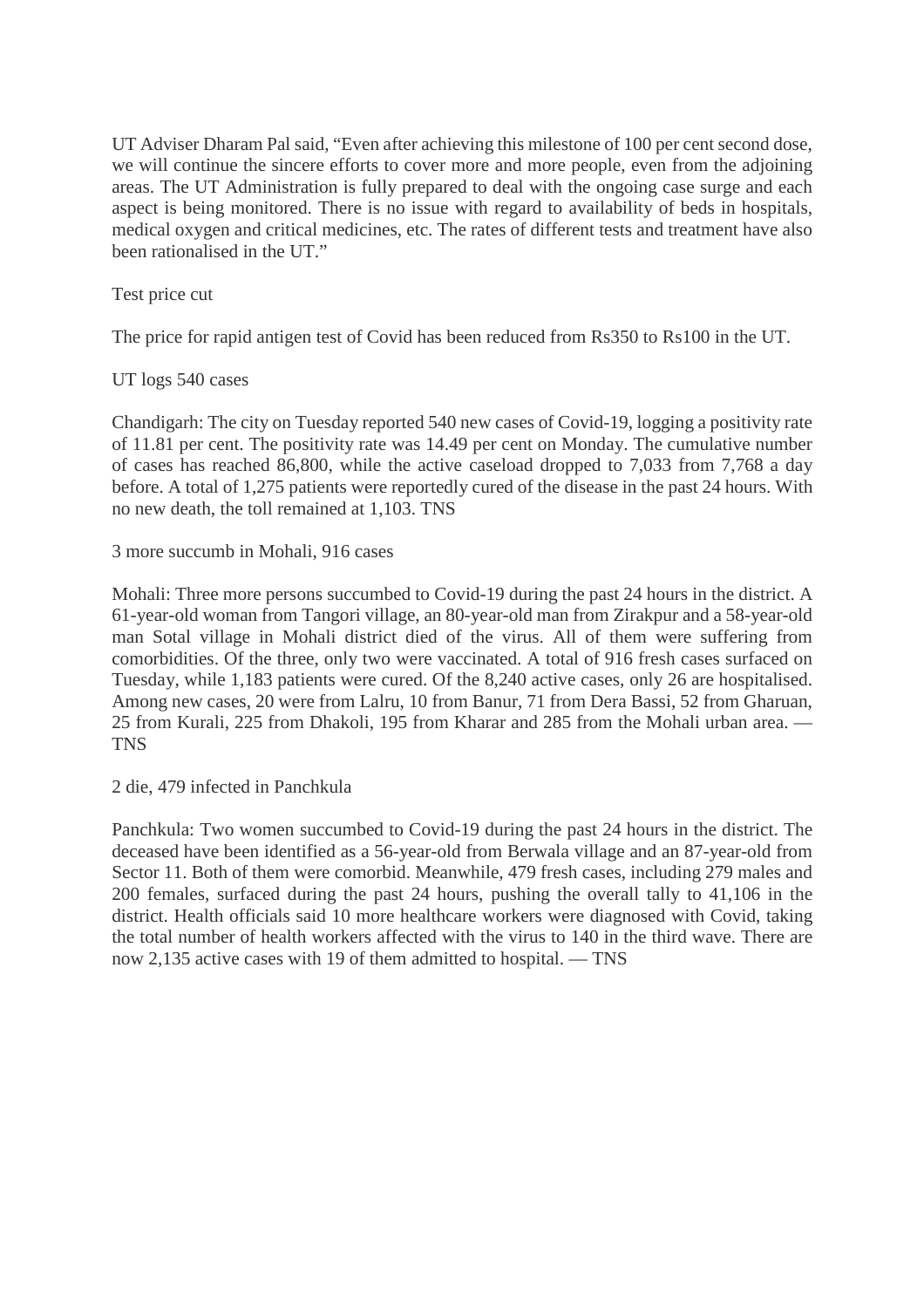#### **Vaccines (The Asian Age:20220127)**

http://onlineepaper.asianage.com/articledetailpage.aspx?id=16127368

# 2 Covid vaccines may cost ₹275 after market nod

Additional service charge to be ₹150

**SANJAY KAW** with agency inputs NEW DELHI, JAN. 26

In a bid to make vaccines against Covid-19 affordable, prices of Covishield and Covaxin jabs are likely to be capped at ₹275 per dose, with an additional service charge of ₹150. A regular market approval is awaited for both the vaccines from India's drug regulator, the Drugs Controller General of India (DCGI).

National The Pharmaceutical Pricing Authority (NPPA) has already been directed to start working towards capping the price.

Currently, each dose of<br>the Bharat Biotech-produced Covaxin is priced at ₹1,200, while Serum Institute's Covishield costs ₹780 in private service facilities. A charge of  $\bar{x}$ 150 is included in the price.

On January 19, a Subject Expert Committee on Covid-19 of the Central<br>Drugs Standard Control

 $-1-$ 

**Contract Contract Contract** 

CURRENTLY, EACH dose of the Bharat Biotech-produced Covaxin is priced at ₹1.200, while Serum **Institute's Covishield** costs ₹780 in private facilities. A service charge of ₹150 is included in the price.

Organisation had recommended granting regular market approval  $\mathbf{t}$ Covishield and Covaxin for use in the adult population subject to certain conditions.

Serum Institute of India director (government and regulatory affairs) Prakash Kumar Singh had submitted an application to the DCGI on October 25 seeking regular market approval for its Covishield vaccine.

Bharat Biotech director V. Krishna Mohan had also submitted information on the chemistry, manufacturing and controls, along with the preclinical and clinical data **Turn to Page 4** 

**DOM: NO**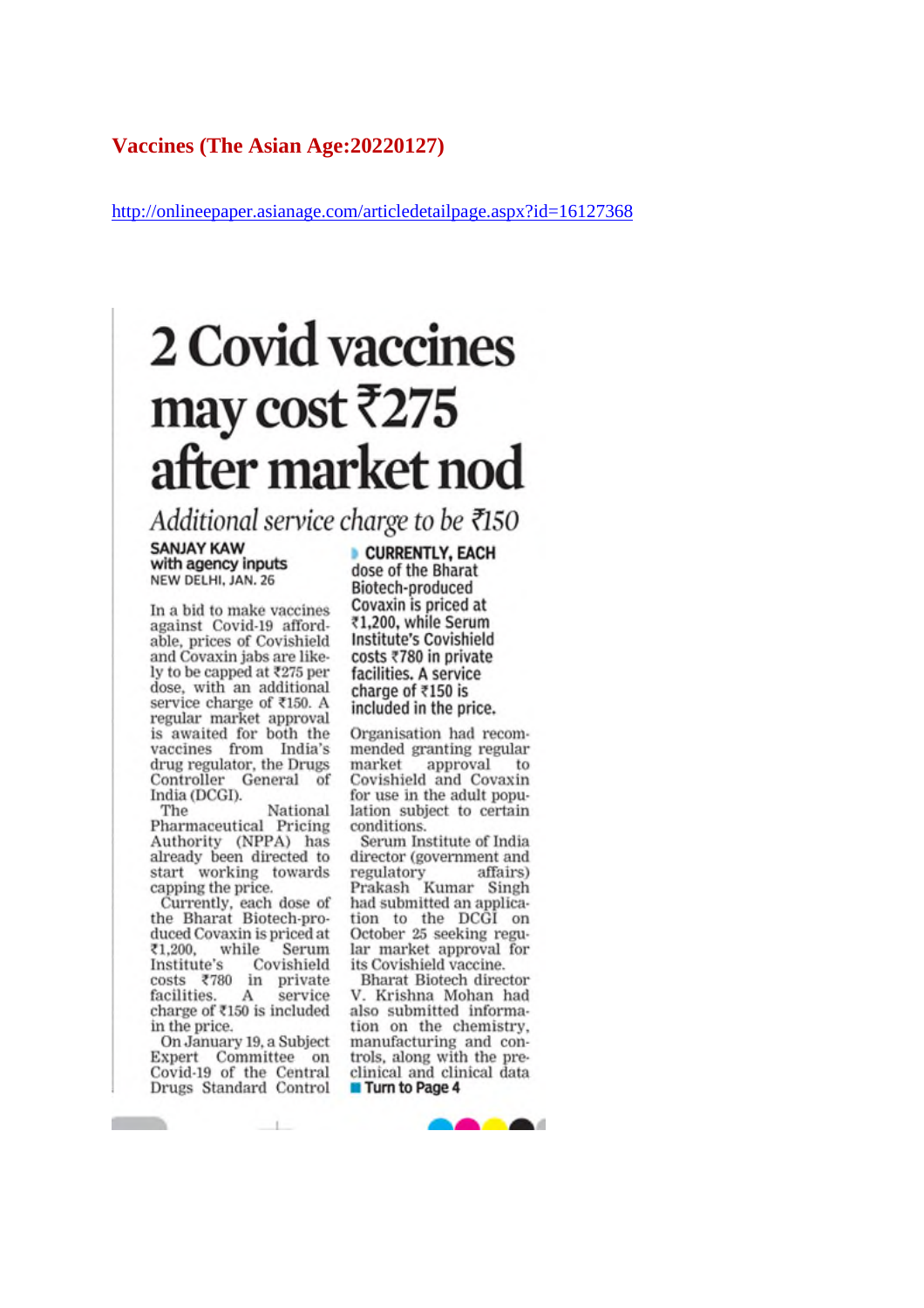#### **Pregnancy (The Asian Age:20220127)**

http://onlineepaper.asianage.com/articledetailpage.aspx?id=16125105

# Surrogacy, a boon when normal pregnancy is medically inadvisable



With more celebrity couples opting to become parents by surrogacy, the method has come in for<br>moral and medical debate. Experts weigh in

new-borns, they affirm.<br>Dr Y Savitha For a strengthening of the strengthening of the strengthening of the strength of the strength of the strength of the strength of the strength of the strength of the strength in the strength of the strength of the strength transmitted diseases (STDs), uri-<br>transmitted diseases (STDs), uri-<br>hary tract infections, even glightly<br>tis or gum disease, "she says.<br>"The baby is also affected if<br>fored members in an infection for the mail<br>of the mail o



**OPTING FOR SURROGACY IS<br>A PERSONAL CHOICE**  $\begin{tabular}{|c|c|} \hline & \multicolumn{1}{|c|}{\textbf{S}}& \multicolumn{1}{|c|}{\textbf{S}}& \multicolumn{1}{|c|}{\textbf{S}}& \multicolumn{1}{|c|}{\textbf{S}}& \multicolumn{1}{|c|}{\textbf{S}}& \multicolumn{1}{|c|}{\textbf{S}}& \multicolumn{1}{|c|}{\textbf{S}}& \multicolumn{1}{|c|}{\textbf{S}}& \multicolumn{1}{|c|}{\textbf{S}}& \multicolumn{1}{|c|}{\textbf{S}}& \multicolumn{1}{|c|}{\textbf{S}}& \multicolumn{1$ Surrogacy is a boon for

DR PREETHI REDDY, Die Preser Hit Reicher<br>Infertility specialist and<br>IVF consultant, Birth<br>Right by Rainbow<br>Hospital, Hyderabad

#### **Omicron-specific COVID-19 vaccine trial**

#### **Pfizer starts Omicron-specific COVID-19 vaccine trial (The Hindu:20220127)**

https://www.thehindu.com/sci-tech/health/pfizer-starts-omicron-specific-covid-19-vaccinetrial/article38324972.ece\

The trial will involve 1,420 people aged 18-55.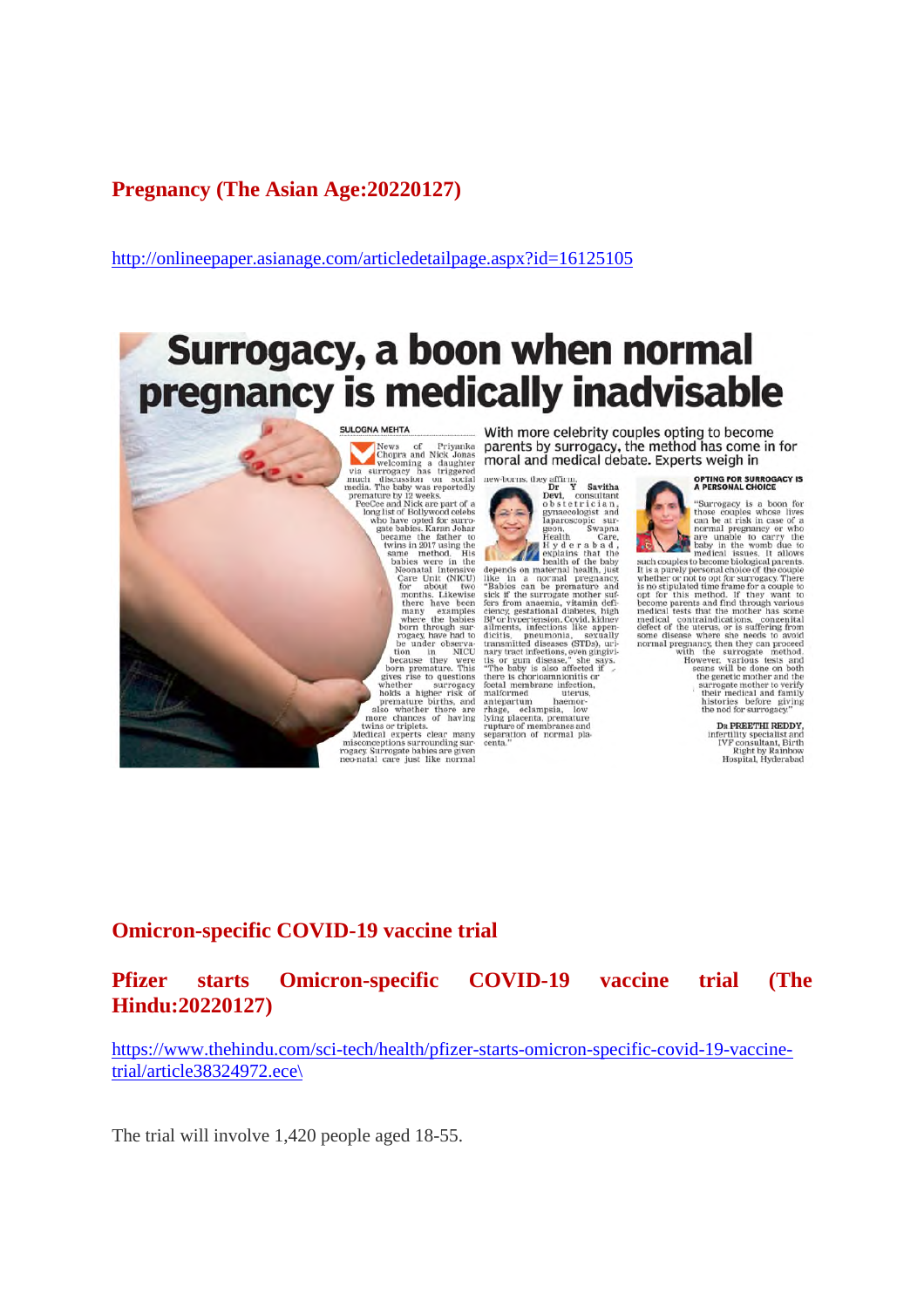Pfizer and its partner BioNTech have begun enrolment for a clinical trial to test the safety and immune response of their Omicron-specific COVID-19 vaccine in adults aged up to 55, the companies said in a statement on January 25.

Pfizer's CEO Albert Bourla has previously said that the pharmaceutical giant could be ready to file for regulatory approval of the shot by March.

#### **Stealth Omicron**

#### **Stealth Omicron: All you need to know about the new 'sub-strain' of the Covid variant The UK Health Service Agency marked the 'stealth Omicron' as a 'variant**

https://indianexpress.com/article/lifestyle/health/stealth-omicron-all-you-need-to-knowabout-the-new-sub-strain-of-the-covid-variant-7739644/

**under investigation' on January 21. (The Indian Express:20220127)**

covidWhile the BA.2 strain is being attributed to faster infection, doctors dismiss the possibility of it being a more severe strain than the present Omicron variant. (Express photo by Vishal Srivastav)

The UK Health Service Agency (UKHSA) has designated a sub-variant of Omicron as a "variant under investigation", saying that it is a level below the status of Omicron, marked a "variant of concern" by the WHO.

The stealth omicron is "a sub-lineage known as BA.2 of the dominant and highly transmissible Omicron coronavirus variant", said Dr Mrinal Sircar, director oof Pulmonology and critical care at Fortis Hospital, Noida. "As per UKHSA, 40 countries had reported BA.2 sequences, with the most in Denmark, followed by India, Britain, Sweden and Singapore," the expert added.

While the BA.2 strain is being attributed to faster infection, doctors dismiss the possibility of it being a more severe strain than the present Omicron variant. "So far, there is insufficient evidence to determine whether BA.2 causes more severe illness than Omicron BA.1, but data is limited. For now, what we know is that the BA.2 case severity is comparable to classic variant Omicron cases. Also, there is likely to be minimal differences in vaccine effectiveness against BA.1 and BA.2," Dr Sircar told indianexpress.com.

#### ALSO READ |From Delta to Omicron: All about Covid-19 and its many variants

Agreed Dr Laxman Jessani, Consultant, Infectious Diseases, Apollo Hospitals Navi Mumbai, said that "In India we are already seeing this substrain in our genomic testing. The symptoms and treatment are same as other substrains, like BA.1. Also, the vaccine efficacy of BA.2 is also same as other sub variants."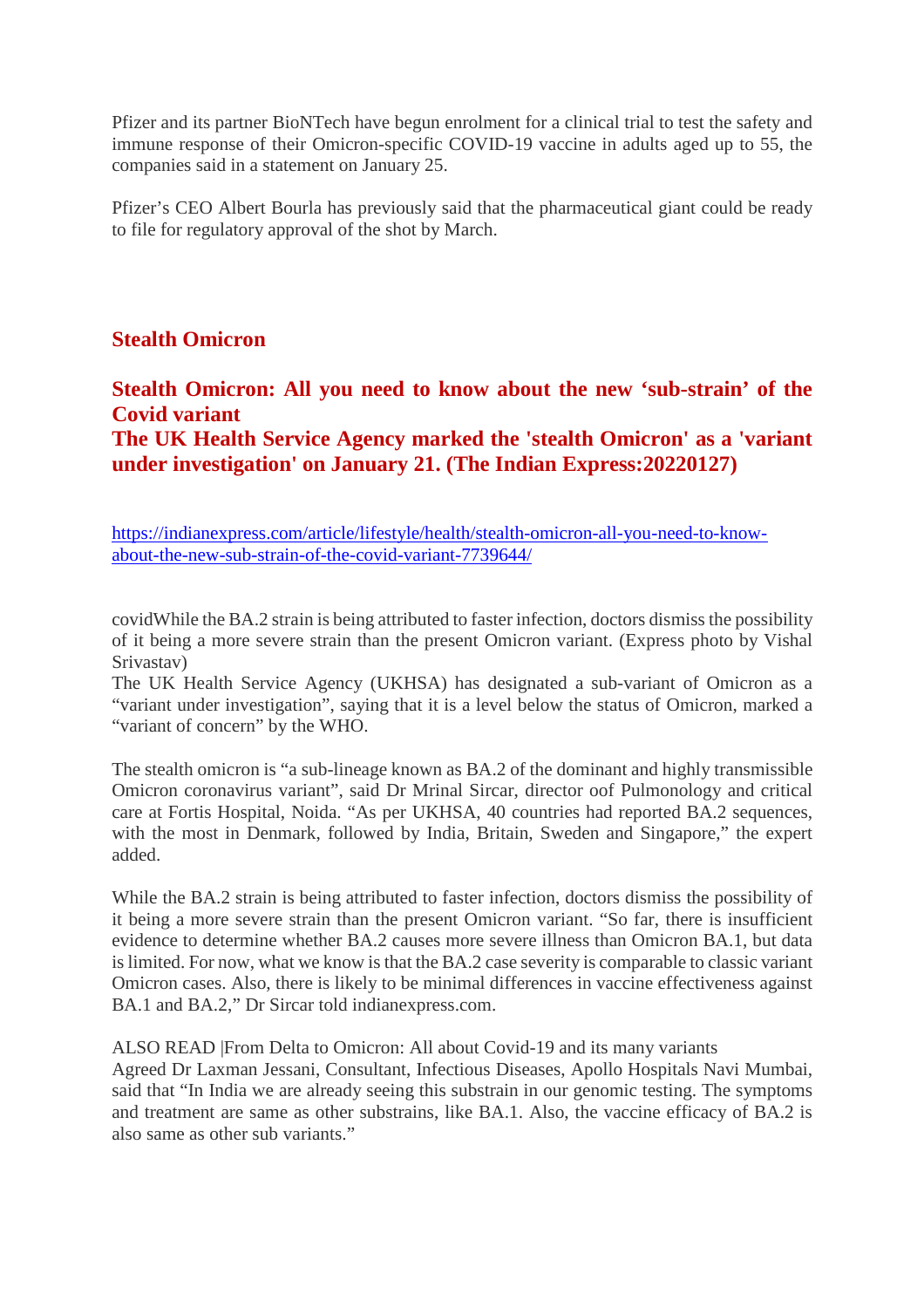Both the experts confirmed that while the sub variant doesn't escape an RT-PCR test, "the way the variant was confirmed was by seeing if there was a S gene drop out for BA.1. In BA.2, there is no S gene drop out, it would be difficult to confirm if it is BA.2 or some other variant without a full genome sequencing," stated Dr Sircar.

Answering if the new variant is of concern, where it has already been detected amidst rising Covid-19 cases, Dr Sircar said, "A greater spread of any virus means potentially more mutations, which holds true for this variant as well."

#### **Effective Ayurvedic remedies**

#### **Effective Ayurvedic remedies to keep acidity, indigestion at bay (The Indian Express:20220127)**

https://indianexpress.com/article/lifestyle/health/ayurvedic-remedies-acidity-indigestion-7737881/

"First step towards treating a disease is to prevent it. As the saying goes 'prevention is better than cure', its always a good idea to try and prevent all the causative factors," said Ayurvedic expert Dr Dixa Bhavsar

indigestion-pexelsRead on to know how you can prevent acidity and indigestion. (Representative photo/Pexels)

Our lifestyle and food habits play a huge role in determining our well-being and keeping issues like acidity and indigestion at bay. But coupled with lack of sleep and stress, things only get aggravated and before we realise, we are popping antacids to get relief.

|7 ways Ayurveda and yoga can help combat winter lethargy

However, regularly consuming antacids have "lots of side effects", said Ayurvedic expert Dr Dixa Bhavsar, who recently took to Instagram to share helpful remedies to prevent acidity and indigestion.

"First step towards treating a disease is to prevent it. As the saying goes 'prevention is better than cure', its always a good idea to try and prevent all the causative factors," she said.

Take a look at the post here:

Here are the Ayurvedic remedies that Dr Bhavsar recommended:

\*Avoid excessive spicy, sour, salty, fermented, fried and fast food in your meals. Try to have a healthy and nutritious diet filled with fresh fruits and vegetables.

\*Do not overeat during meals. Serve yourself small portions and try to regulate the amounts accordingly. Try to stay away from sour fruits.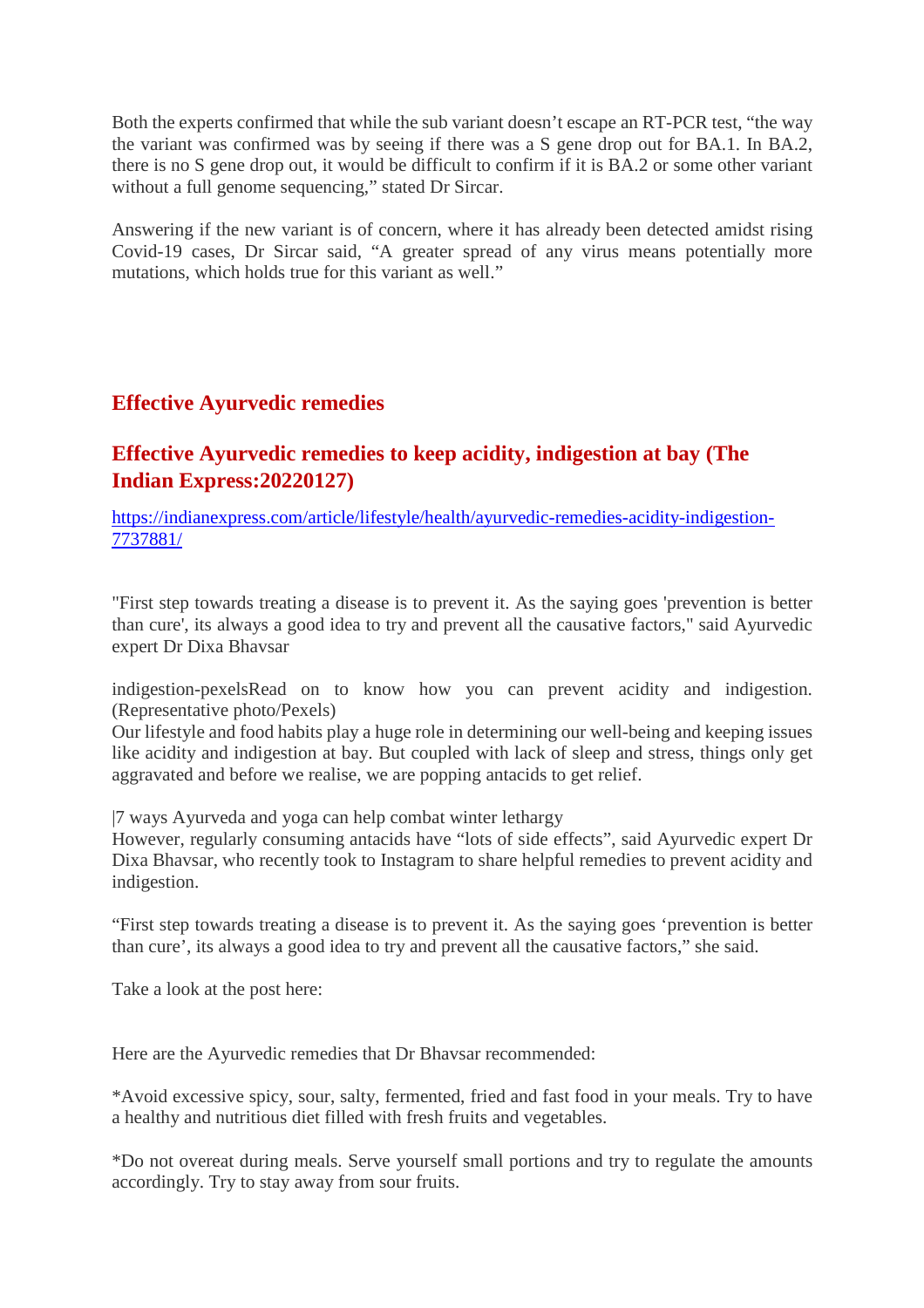\*Do not remain hungry for long hours if that causes acidity. Don't skip meals, especially lunch. Avoid untimely and irregular eating and try to have early dinners.

\*Avoid foods containing an excess amount of garlic, salt, oil, chillies, etc. very often. It's best to avoid non-vegetarian food too.

\*Avoid lying down immediately after having food, and in a supine position. The bestrecommended position is left lateral.

\*Avoid, smoking, alcohol, tea, coffee and Aspirin-type drugs.

\*Staying away from stress.

Dr Bhavsar also suggested some Ayurvedic foods habits to prevent indigestion and acidity. They are:

\*Drink coriander water (infusion).

\*Chew half a teaspoon of fennel seeds after meals.

\*Drink coconut water first thing in the morning.

\*Drink fennel sharbat (juice) in the afternoon. You can add rock sugar or misri for sweetness.

\*Soak raisins overnight and drink water the next morning on an empty stomach.

\*Have lukewarm milk at bedtime with 1 teaspoon of cow's ghee.

IN PREMIUM NOW |The 5:2 diet: A popular way of intermittent fasting to lose weight \*Drink rosewater and mint water as they are cooling and also help in digestion.

\*Eat seasonal fruits such as sweet pomegranates, bananas, stewed apples, plums, raisins, apricots, coconuts etc.

#### **Diet Vegan diet for athletes: Expert shares healthy sources of protein (The Indian Express:20220127)**

There are many myths around a vegan diet; one of the biggest being that it does not provide one with enough protein, calcium, iron, and vitamin D. However, nutritionists believe otherwise.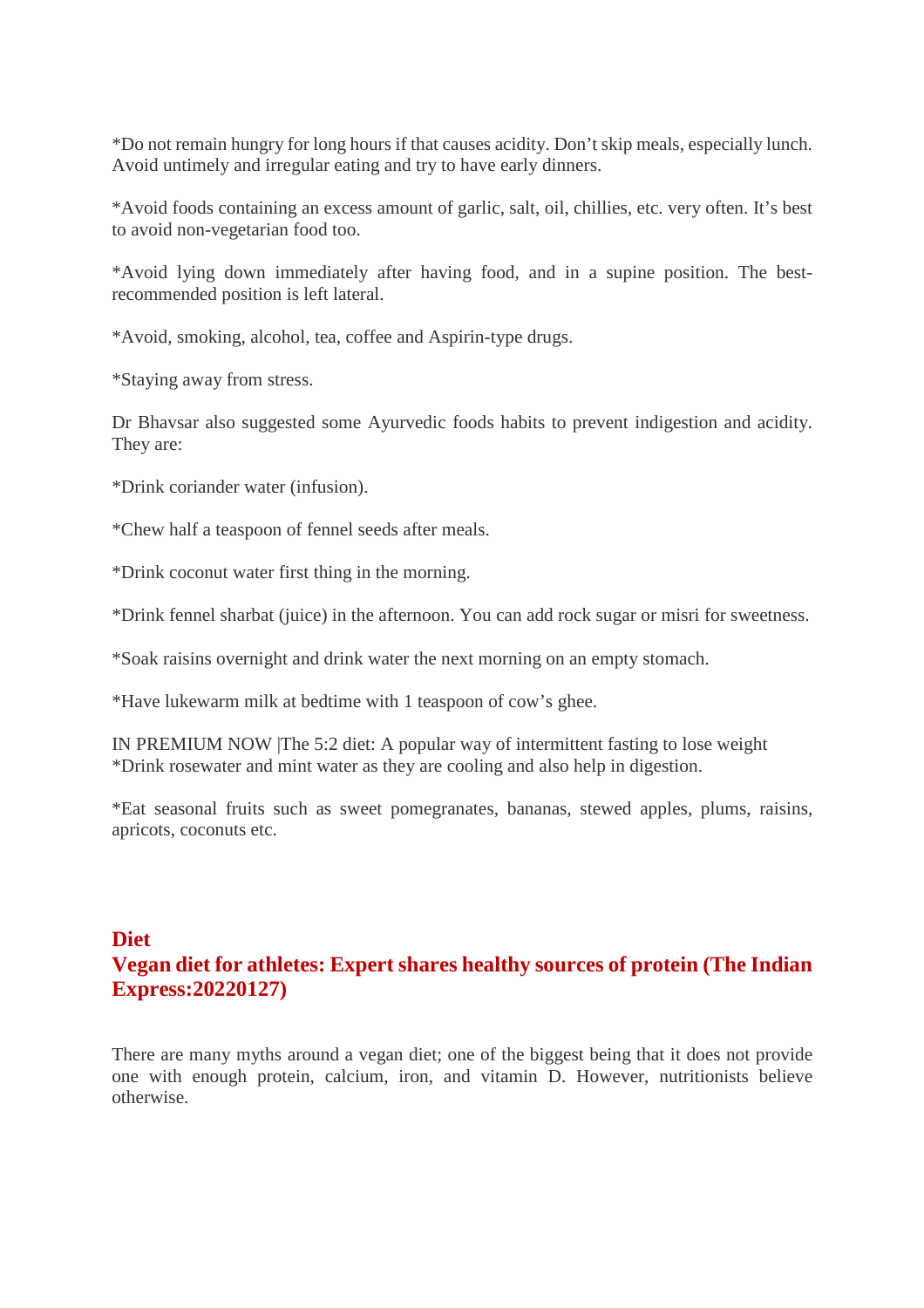vegan diet, athleteHere are all the myths you shouldn't believe, and all the facts you should know about a vegan diet if you are an athlete. (Photo: Pexels)

There are many myths around a vegan diet; one of the biggest being that it does not provide one with enough protein, calcium, iron, and vitamin D. However, nutritionists believe otherwise. "If you are a vegan and an aspiring athlete, or an athlete who wants to adopt a vegan diet, here are some things for you to keep in mind when designing your diet," said Haripriya N., executive nutritionist at the Cloudnine Group of Hospitals, Chennai.